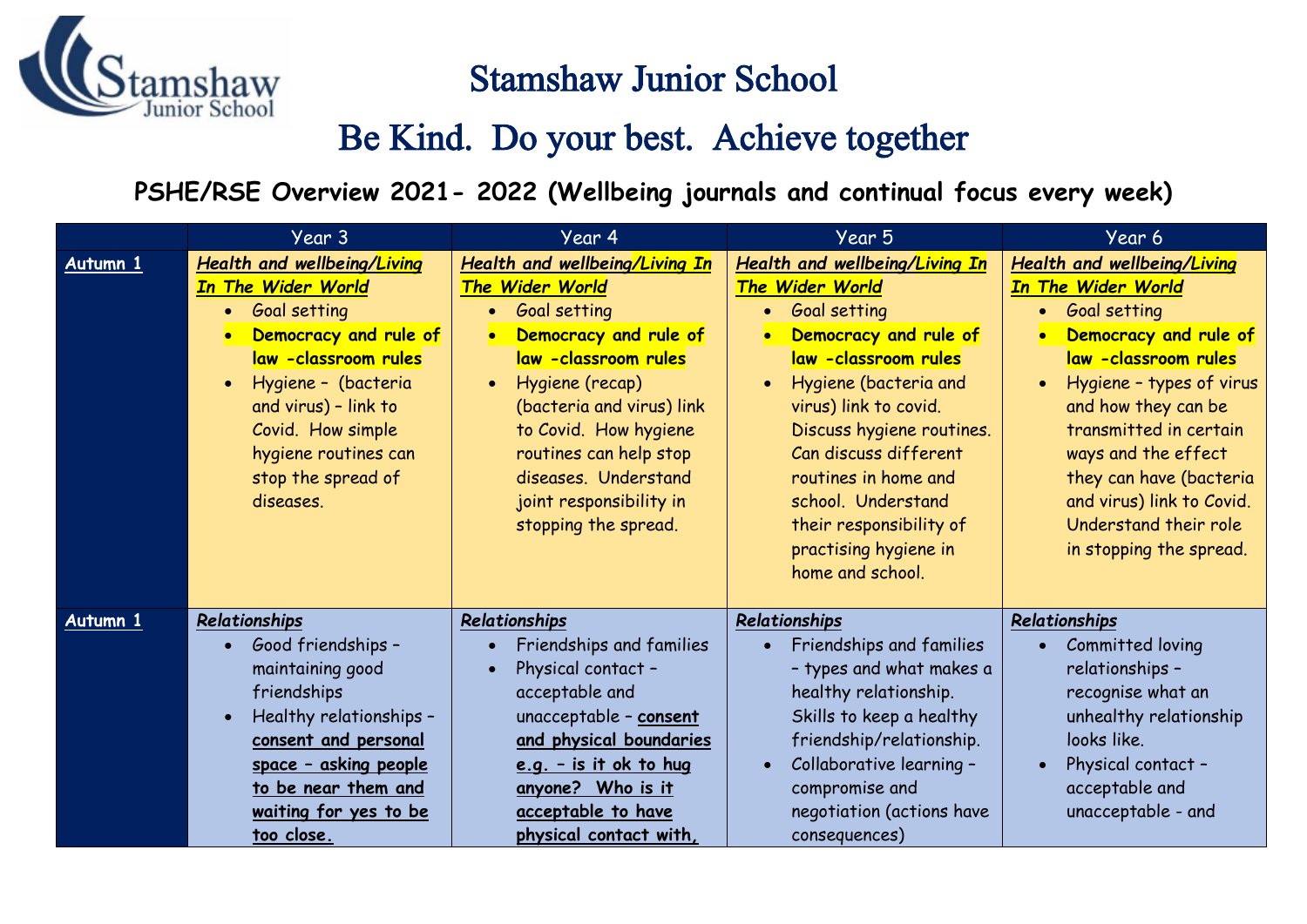|                 | Collaborative working -<br>What is a shared goal?<br>skills needed to work in<br>a group. Things that<br>cause arguments, what<br>they can do to work in a<br>group.<br>Secrets and<br>confidentiality -<br>understand when it is<br>ok to keep a secret and<br>the types of things<br>that can be kept a<br>secret. | Collaborative working -<br>solving disputes among<br>peers                                                                                                                                                                                                          | Privacy - consent and<br>personal boundaries -<br>When should you have<br>privacy? What does<br>privacy mean? Are<br>their times when you<br>shouldn't have privacy?                                                                            | sexual touching-<br>consent<br>Personal boundaries -<br>right to privacy<br>How actions affect<br>others.                                                                                                                                                                                                                                                            |
|-----------------|----------------------------------------------------------------------------------------------------------------------------------------------------------------------------------------------------------------------------------------------------------------------------------------------------------------------|---------------------------------------------------------------------------------------------------------------------------------------------------------------------------------------------------------------------------------------------------------------------|-------------------------------------------------------------------------------------------------------------------------------------------------------------------------------------------------------------------------------------------------|----------------------------------------------------------------------------------------------------------------------------------------------------------------------------------------------------------------------------------------------------------------------------------------------------------------------------------------------------------------------|
| Autumn 2        | <b>Health and wellbeing</b><br><b>Balanced lifestyles -</b><br>$\bullet$<br>what makes balanced<br>diet; making choices<br>about food<br>Keeping safe - school<br>rules on health and<br>safety, basic first- aid.<br>Understand risk and<br>dangers<br>People who help us stay<br>safe.                             | <b>Health and wellbeing</b><br>Keeping safe in the local<br>area and online<br>People who help keep us<br>safe and where/how to<br>get help<br>Changes that happen and<br>the feelings associated<br>with them<br>Media and images and<br>how this effects feelings | <b>Health and wellbeing</b><br>Keeping safe - personal<br>safety including sharing<br>images, online and phone<br>and in the environment<br>Managing physical and<br>mental risk<br>Seeking help<br>Emotions - dealing with<br>complex emotions | <b>Health and wellbeing</b><br>Independence and<br>$\bullet$<br>increased responsibility<br>and safety<br>Managing risk and peer<br>pressure<br>Keeping safe -<br>$\bullet$<br>personal, (physical<br>including FGM) online<br>and phone<br>Who can help them stay<br>$\bullet$<br>safe and where to get<br>that help from<br>different types of risk<br>and danger. |
| <b>Spring 1</b> | Living in the wider world<br>Discuss and debate<br>health and wellbeing<br>issues. What things                                                                                                                                                                                                                       | Living in the wider world<br>Discuss and debate<br>$\bullet$<br>health and wellbeing<br>issues. Suggest areas<br>that could be discussed.                                                                                                                           | Living in the wider world<br>Discuss and debate<br>health and wellbeing<br>issues-debate health<br>issues in the current                                                                                                                        | Living in the wider world<br>Discuss and debate<br>$\bullet$<br>health and wellbeing<br>issues                                                                                                                                                                                                                                                                       |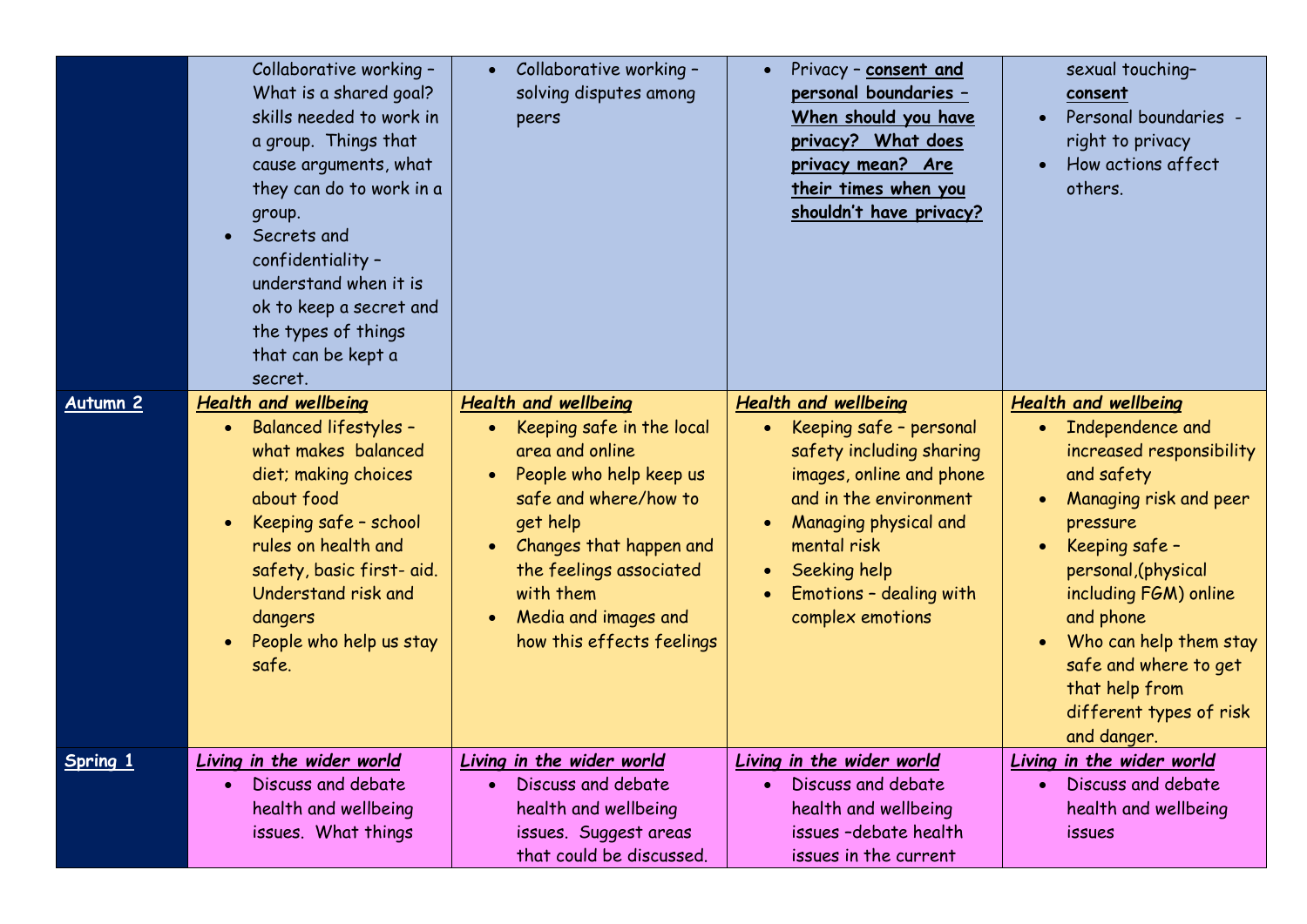|          | can keep them healthy<br>- sleep etc.<br>Rules and laws - What<br>is a rule? What is a<br>law? Classroom and<br>school rules. How they<br>keep us safe.<br>Dealing with conflict -<br>agreeing and<br>disagreeing<br>Being part of a<br>community - who works<br>in the community.<br>Looking after the<br>environment - litter etc | Providing advice about<br>staying healthy e.g. food,<br>sleep exercise.<br>Rules and laws -(re-cap<br>$\bullet$<br>what they are). Law in<br>the wider community<br>(police monitor these<br>rules).<br>UNICEF rights of the<br>$\bullet$<br>child. Know we all have<br>basic human rights -<br>what are they? Discuss<br>Child's rights. Why do<br>children need their own?<br>Anti-social behaviour -<br>$\bullet$<br>what it is and how it can<br>affect people. | media of the time (could<br>be obesity, increase in<br>diabetes etc). Steps to<br>take to look after their<br>own well-being.<br>Law making - changing<br>laws. How are laws made<br>and how to be part of<br>changing them.<br>People and customs<br>(democracy)<br>Anti-social behaviour<br>including vandalism. How<br>this can affect others<br>and how we can challenge<br>it.<br>Dealing with conflict -<br>respecting different<br>points of view. | <b>British Law</b><br>$\bullet$<br>(democracy) and<br>cultural practices<br>UNICEF rights of the<br>$\bullet$<br>child - the importance<br>and why they are legally<br>binding. Discuss the<br>most important for<br>them. How do<br>organisations meet<br>these rights?<br>Illegal practices<br>(understanding that<br>cultural beliefs are<br>over-ridden by human<br>rights e.g. FGM)<br>Being part of a<br>community and groups<br>that support this. |
|----------|-------------------------------------------------------------------------------------------------------------------------------------------------------------------------------------------------------------------------------------------------------------------------------------------------------------------------------------|---------------------------------------------------------------------------------------------------------------------------------------------------------------------------------------------------------------------------------------------------------------------------------------------------------------------------------------------------------------------------------------------------------------------------------------------------------------------|-----------------------------------------------------------------------------------------------------------------------------------------------------------------------------------------------------------------------------------------------------------------------------------------------------------------------------------------------------------------------------------------------------------------------------------------------------------|-----------------------------------------------------------------------------------------------------------------------------------------------------------------------------------------------------------------------------------------------------------------------------------------------------------------------------------------------------------------------------------------------------------------------------------------------------------|
| Spring 2 | Relationships<br>Feelings and empathy -<br>responding to emotions<br>in others. Understand<br>a wider range of<br>emotions and how they<br>show and how to<br>respond to them.<br>Valuing difference<br>(stereotypes). What is<br>a stereotype? Types of<br>stereotyping. The                                                       | Relationships<br>Recognising different<br>emotions in self and<br>others - how feelings<br>can affect thoughts and<br>behaviours.<br>Share points of view -<br>how to listen<br>respectfully even if you<br>disagree. Why is it<br>important to consider<br>another's point of view?                                                                                                                                                                                | Relationships<br>Dealing with emotions<br>and listening to others<br>including raising concerns<br>in a respectful manner.<br>Valuing difference<br>(stereotypes). Give<br>different types of<br>stereotyping in the<br>media. How this can lead<br>to discrimination.<br>Discrimination including<br>bullying and how to                                                                                                                                 | Relationships<br><b>Emotions</b> and<br>confidentiality and<br>when to break a<br>confidence-<br>understand that<br>sometimes keeping a<br>confidence can cause<br>harm.<br>Understanding what<br>makes us different -<br>how language and<br>images can contribute                                                                                                                                                                                       |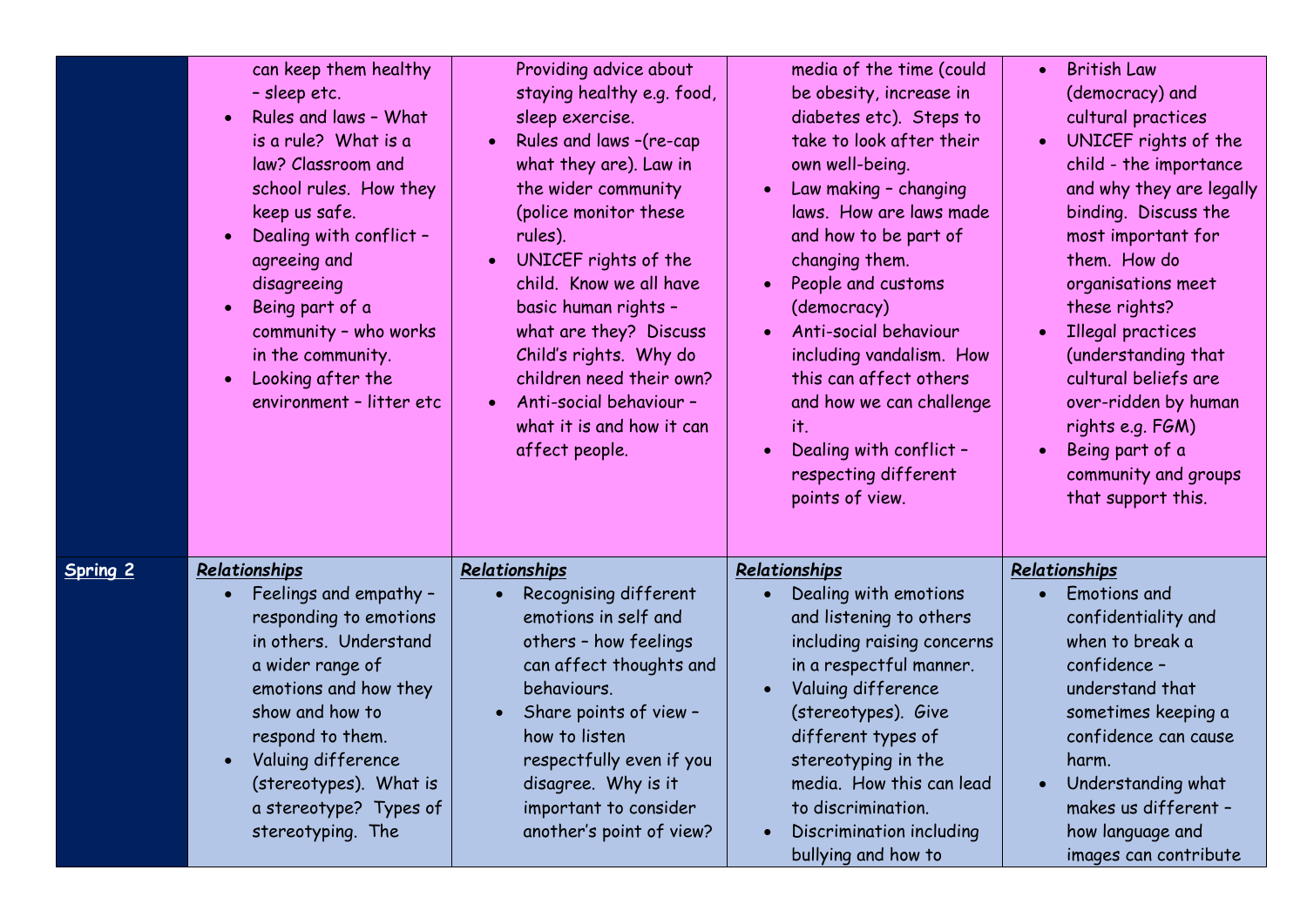|          | problems stereotyping<br>can lead to.<br>Recognising and<br>responding to bullying -<br>the different places it<br>can take place.<br>Managing dares. What<br>is a dare? How does it<br>feel to be dared?<br>When might it not be<br>ok to give or accept a<br>dare?                                                                                                                   | How can you challenge a<br>point of view?<br>Confidentiality and<br>when to break that.<br>Describe the feelings<br>when we are asked to<br>keep a secret.<br>Identity and<br>$\bullet$<br>discrimination including<br>bullying. Understand<br>why these behaviours<br>are hurtful and the<br>effect they have.<br>Understand the<br>difference between<br>playful teasing and<br>being hurtful.                                   | challenge in a safe and<br>non-threatening way.<br>Confidentiality - what<br>does it mean to keep a<br>confidence. What type<br>of things do you need to<br>keep confidential? When<br>the behaviours of<br>another person indicates<br>they should not keep the<br>secret.                                                                                                        | the way we view<br>ourselves.<br>Challenging<br>discrimination,<br>stereotypes and<br>bullying and the effect<br>it can have on others -<br>understand the correct<br>use of gender, sex and<br>sexual orientation.<br>(Show Red Card Week)<br>Managing dares -<br>understand the<br>difference between a<br>dare and a challenge<br>and where to get<br>help/advice. |
|----------|----------------------------------------------------------------------------------------------------------------------------------------------------------------------------------------------------------------------------------------------------------------------------------------------------------------------------------------------------------------------------------------|------------------------------------------------------------------------------------------------------------------------------------------------------------------------------------------------------------------------------------------------------------------------------------------------------------------------------------------------------------------------------------------------------------------------------------|------------------------------------------------------------------------------------------------------------------------------------------------------------------------------------------------------------------------------------------------------------------------------------------------------------------------------------------------------------------------------------|-----------------------------------------------------------------------------------------------------------------------------------------------------------------------------------------------------------------------------------------------------------------------------------------------------------------------------------------------------------------------|
| Summer 1 | Living In the wider world<br>Human and children's<br>rights. What are basic<br>rights? Children have<br>their own - why?<br>People, places and<br>customs. Discuss their<br>family traditions and<br>customs and maybe<br>that of groups. Wy are<br>these important to<br>groups/individuals?<br>Money - role of money<br>in life. Why do we need<br>it? How does it work<br>qlobally? | Living In the wider world<br>Difference and diversity<br>within the UK - religion,<br>ethnicity etc<br>Role of money - managing<br>$\bullet$<br>money - budgeting,<br>saving, what is meant by<br>interest and loan<br>Sustainability and the<br>$\bullet$<br>environment across the<br>world. The earth<br>provides s with<br>resources that are finite<br>- what can we do about<br>this? How does it affect<br>the environment? | Living In the wider world<br>Identity and diversity<br>(including customs and<br>ethnic and religious<br>identity)<br>Media and social media -<br>how these can distort<br>reality and the issues<br>associated with this.<br>Money - role finance<br>plays in people's lives,<br>managing loans, debts,<br>interest and tax; what is<br>enterprise? Being a<br>critical consumer. | Living In the wider world<br>How resources are<br>$\bullet$<br>allocated and the<br>effects on people,<br>community and<br>environment<br>Diversity (including<br>ethnic and religious)<br>Money - loans and<br>finances<br>Entrepreneurs                                                                                                                             |